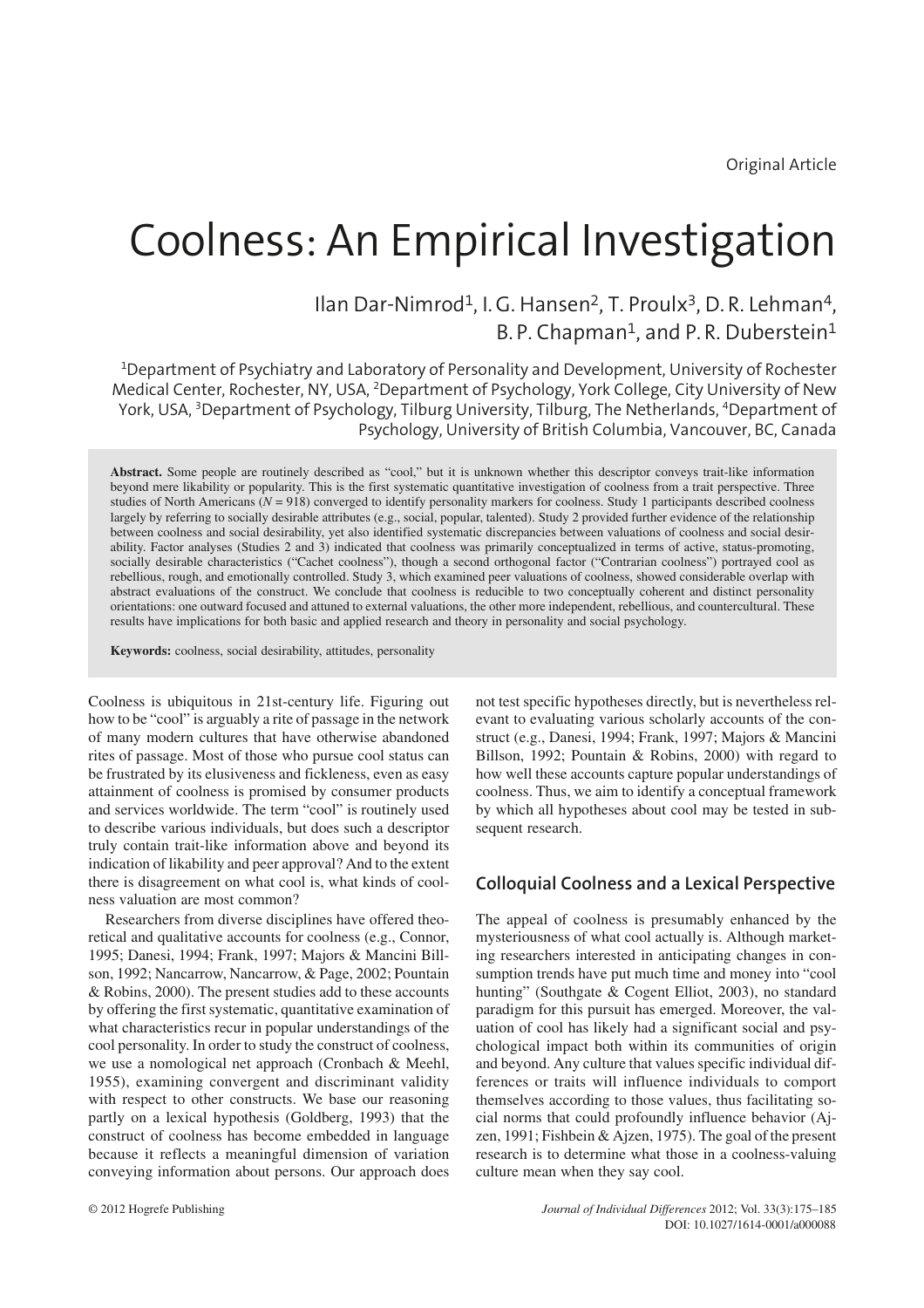Dictionaries often define the slang use of cool as essentially meaning socially desirable, for example, "very good," "excellent," or "all right" (Landau, 1983). From a lexical tradition (Allport, 1937; Goldberg, 1993), this is informative – the slang form of coolness has likely become normalized in the English language because it offers reliable guidance on how to comport oneself in a positivelyvalued way. Insofar as coolness is a marker of apparently desirable characteristics, it also denotes observable criteria for social inclusion or exclusion.

The main question we consider here is whether coolness is merely a reflection of content-free social desirability or whether "cool," across individuals and groups, is trait-like, denoting specific patterns of basic characteristics. The idea that there is a potentially infinite set of ways to be cool may appear plausible when considering the sometimes extreme subcultural and generational differences in judgments of which musical groups, movie stars, pop idols, art forms, and clothing styles are considered cool. But such diverse manifestations of preferences for specific individuals or cultural products are not necessarily preferences for different personality characteristics. Personality valuation does tend to vary across contexts (e.g., Caspi, Roberts, & Shiner, 2005), but not as wildly or inexplicably as preferences for specific cultural icons, products, or fashion trends.

Prior research suggests that there is content to coolness beyond mere likability and desirability. Youthfulness (Martino, 2000), sexual appetite (Strodtbeck, Short, & Kolegar, 1962), risk taking (Martin & Leary, 2001), toughness (Aloise-Young & Hennigan, 1996; Denborough, 1996; Rodkin, Farmer, Pearl, & Van Acker, 2000), masculinity (Czopp, Lasane, Sweigard, Bradshaw, & Hammer, 1998; Denborough, 1996; Martino, 2000), muted emotion (Beckerleg, 2004; Erber, Wegner, & Therriault, 1996), rebelliousness (Eggertsen, 1965), and rejection of effortful striving (Czopp et al., 1998; Osborne, 1999; Williams, Burden, & Lanvers, 2002) are all presumed to be cool in contemporary Western cultures. The valuation of coolness has also been linked to bullying, gang membership, and interpersonal violence (Denborough, 1996; Houndoumadi & Deree, 2001; Strodtbeck et al., 1962), as well as to smoking and drug use (Griffin, Epstein, & Botvin, 2001; Martin, & Leary, 2001; Plumridge, Fitzgerald, & Abel, 2002). Despite this rich literature addressing the concept of coolness, these studies all share a notable weakness: Researchers have yet to attempt to systematically and quantitatively outline the key features of coolness. The present studies represents the first step in establishing some well-defined operationalizations of the construct.

For coolness to be linked to specific behaviors or attitudes such as drug use or opposing authority, it ought to represent some specific set of attributes that cut across the coolness of specific objects, practices, places, and people. That is, coolness may have some shared intersubjectivity in its referents – or the word would not have enough shared meaning to justify its common use in English (and increasingly in other languages).

# **Contemporary Accounts of Coolness**

Diverse accounts present the content of coolness in broadly overlapping ways. A common origin story for coolness as a slang expression in English is that it grew out of the jazz era and conveyed a kind of innovative fashionability (Pountain & Robins, 2000). This slang form also merged with an older nonslang, personality-relevant meaning of cool as emotionally controlled. Among African-Americans, cool has arguably come to mean an impassive ironic stance highlighting a rejection of the dominant culture's value system (Majors & Mancini Billson, 1992). It is perhaps not an accident that the menthol cigarette Kool was heavily marketed to African Americans in the 1960s (Gardner, 2004). Later, in popular American culture, attaining coolness gradually became a kind of rite of passage even for white middle-class adolescents not obviously suffering from societal oppression (Danesi, 1994). Thus, coolness is commonly understood in terms of adolescent development and rebelliousness (e.g., Danesi, 1994) rather than in racial or historical-political terms. Coolness valuation is arguably influential well into adulthood as well (Pountain & Robins, 2000).

Coolness could even be considered a cultural style particularly suited to consumer societies insofar as these societies thrive on adolescent impulsiveness and noveltyseeking in their constituent populations (Frank, 1997). Cultural critics of cool often argue, in fact, that despite its independent, innovative, and antiauthoritarian pose, coolness bolsters an atomized and novelty-oriented construction of the self that is a prime target for consumer products that quickly become obsolete and call for regular replacement (Frank, 1997; Heath & Potter, 2004; Lasn, 1999). Belk, Tian, and Paavola (2010) find support for an overlap between coolness and consumerism in their qualitative research among American and Finnish young adults. The authors found, for instance, that most American youth gave brand names rather than styles when asked what clothing fashions were cool (p. 199).

At the same time, scholarly perspectives converge on the idea of coolness as a kind of rebellious and emotionally self-protecting stance against what is perceived to be mainstream (Frank, 1997; Heath & Potter, 2004; Lasn, 1999). For coolness to be linked to specific behaviors such as drug use, or attitudes such as antiauthoritarianism, it ought to represent some specific essence or set of discernible characteristics. Though there may be cultural, subcultural, gender, and generational disagreement on what is cool, there may be a finite number of predominant guiding frameworks.

#### **Coolness and Social Desirability**

It is possible that some of the guiding frameworks of cool – perhaps even the predominant guiding frameworks – are relatively unrelated to any historical origin of the construct.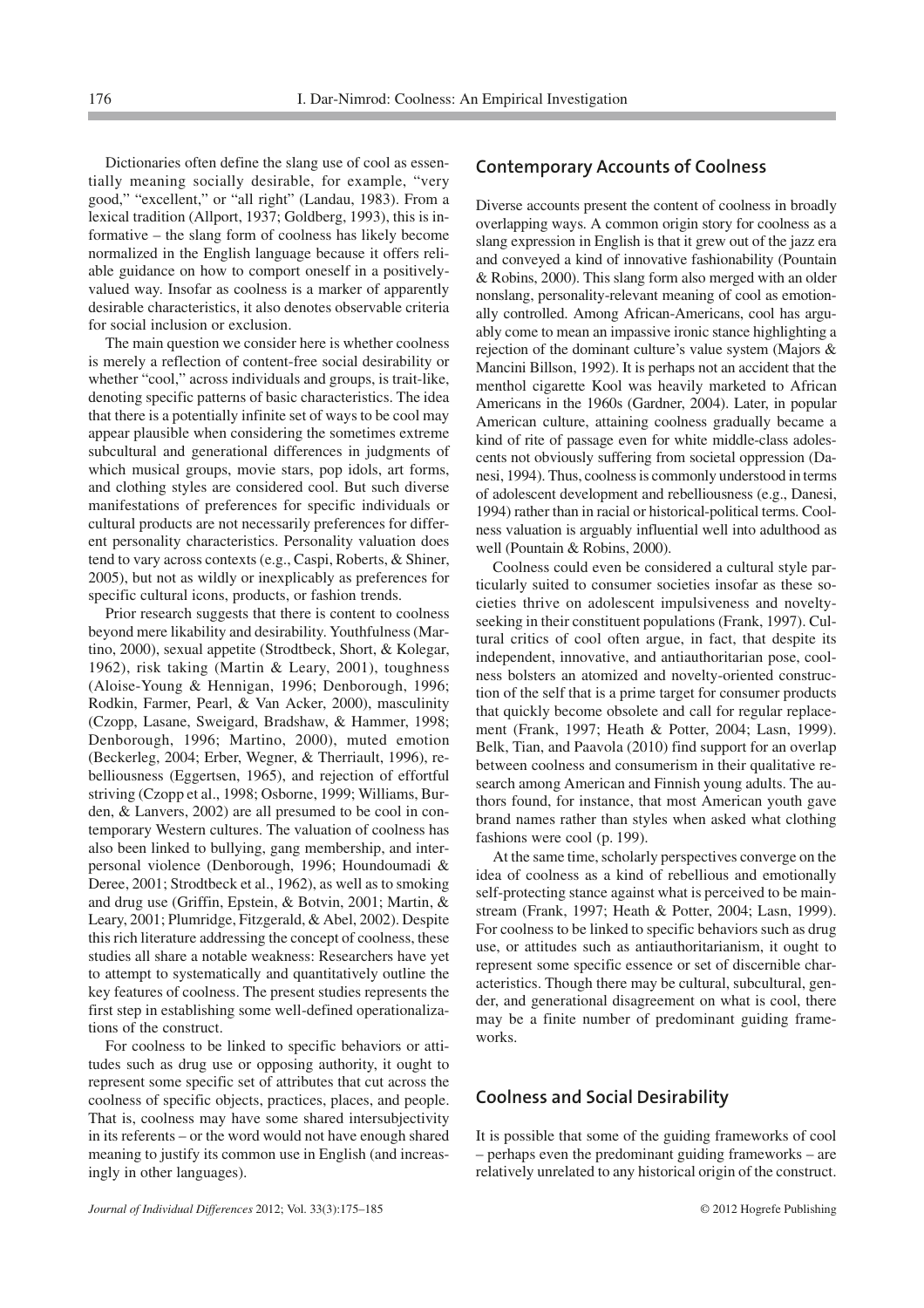The popular essence of what is considered cool today may simply be what most people think they are supposed to find desirable. In this case, cool preferences would be preferences for nonspecific positive dispositions and abilities (e.g., sociability, positivity, intelligence, valued physical characteristics), even as coolness continues to be conceptualized as an alternative value system. It is an empirical question how much conceptual overlap coolness has with more conventional notions of desirability, and whether there is anything more to coolness than this overlap.

# **The Present Studies**

Our research integrates several complementary approaches to investigate the popular overlap in perceptions of coolness and social desirability. In addition, we employ various analyses to tease apart a sense of coolness that is meaningfully distinct from conventional notions of what is acceptable or desirable.

In Study 1, participants generated characteristics that they perceived to be cool. In Study 2, two samples of participants rated dozens of these characteristics on two dimensions: coolness and social desirability. We first assessed the correlation between coolness and social desirability, and then examined the possible distinction between these constructs. We also conducted an exploratory factor analysis to simplify the diverse perceptions of cool into a few distinct patterns of judgment. Lastly, in Study 3, participants rated friends both on their coolness and on a variety of personality descriptors that were identified as relevant in the previous studies.

# **Study 1**

Study 1 served to determine people's unprompted understanding of what it is to be cool. Participants generated attributes, behaviors, and individuals that they associated with the word cool. In keeping with the personality focus of our research, this study reports only the attributes.

## **Method**

#### **Participants**

Respondents (205 female, 102 male, and 46 who did not indicate their sex) to an advertisement completed an internet study on coolness in return for a chance to win a cash prize. Their ages ranged from 15 to 56 years (*M* = 21.23,  $SD = 4.35$ ). Respondents were predominantly of European  $(n = 162)$  or Asian  $(n = 127)$  ethnicity; 64 were of other or unidentified ethnicity.

#### **Procedure and Materials**

Advertisements posted on bulletin boards at a large Canadian university invited people to log on to a website and participate in a study about coolness. Once logged on, participants were shown a consent form and indicated their willingness to participate in the study. Participants were asked to generate between five and eight adjectives that they personally associate with coolness.

## **Results**

#### **Coolness Characteristics**

Participants generated 1,639 entries for the adjectives associated with coolness. Most of the entries appeared once (e.g., "accepted," "zealous"), though some of them appeared repeatedly [e.g., "confident" (54 times), "awesome" (23 times)] or in different variations [e.g., "attractive" (28 times), "beautiful" (5), "handsome" (5)]. Three of the authors read through the list of adjectives and independently generated overarching semantic categories. Following the individual generation of categories, the authors reached consensus on how to categorize the adjectives, and these categories are listed in Table  $1<sup>1</sup>$ . Two trained research assistants, blind to the overall purpose of the investigation, grouped the adjectives judged to reflect a coherent semantic category (87% agreement). The most widely mentioned attributes were those representing friendliness, personal competence, and trendiness. Adjectives that reflected positive undefined elements were also common, but adjectives that reflect the kind of coolness described in previous scholarly work (Danesi, 1994; Frank, 1997; Pountain & Robins, 2000) such as rebelliousness, roughness, and muted emotions were not.

*Table 1*. Frequency of coolness-related adjectives and their categories (Study 1, *N* = 353)

| Category               | entries | No. of No. of<br>different<br>adjectives | Examples of the<br>adjectives |
|------------------------|---------|------------------------------------------|-------------------------------|
| Friendly               | 167     | 14                                       | social, popular               |
| Personal competence    | 166     | 26                                       | smart, talented               |
| Trendy                 | 141     | 16                                       | current, hip                  |
| Desirable              | 98      | 23                                       | awesome, great                |
| Attractive             | 91      | 15                                       | handsome, hot                 |
| Unconventional         | 81      | 10                                       | individualist, unique         |
| Prosocial values       | 71      | 25                                       | caring, honest                |
| <b>Humorous</b>        | 66      | 5                                        | funny, hilarious              |
| Confident              | 65      | 6                                        | assured, self-assured         |
| Emotionally controlled | 61      | 12                                       | aloof, calm                   |
| Hedonist               | 53      | 3                                        | fun, partyer                  |

<sup>1</sup> To conserve space only categories that received over 50 mentions were reported.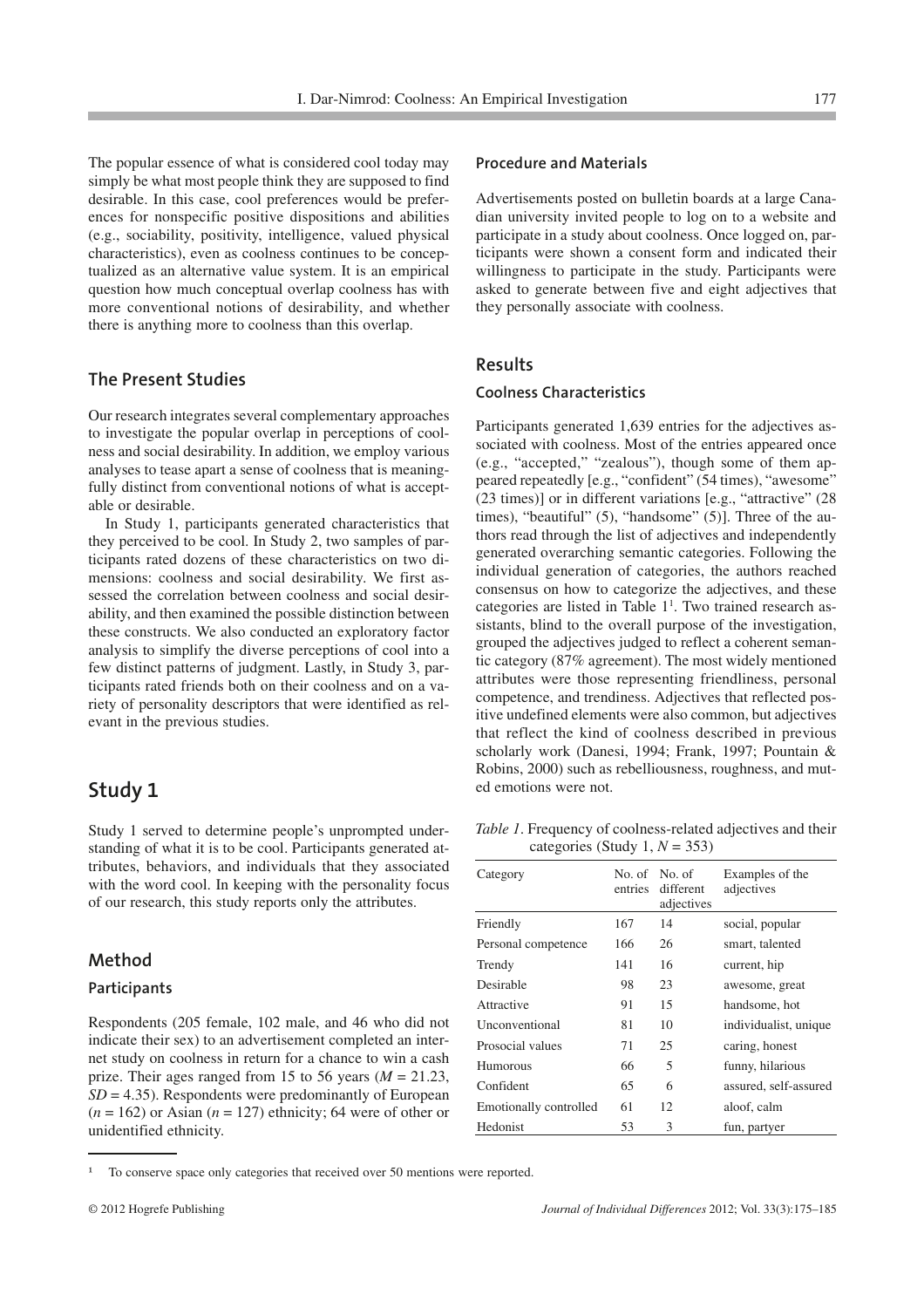# **Discussion**

Study 1 offers evidence that popular understandings of coolness do not adhere to a specific, highly-constrained set of characteristics. Overall, perceptions of positivity and social desirability appeared to guide judgments of coolness. The adjectives generated focused mostly on personality traits or positively-valenced descriptors. Beyond generic attractiveness indicators (hot, sexy), very few people mentioned specific physical attributes. With regard to abilities, only intelligence, humor, and related abilities as well as more generic indicators of ability (talented) were mentioned.

The results illustrate why many perceive coolness as a "flavor of the month" phenomenon: clearly laudatory but nonspecific. Despite this heterogeneity, broad conceptual categories emerged from participants' unprompted responses. Thus, primary categories may have represented a set of core characteristics, while the heterogeneity of responses pointed to individual taste.

# **Study 2**

From a qualitative perspective, the concepts of coolness and social desirability overlapped considerably in Study 1. Study 2 was designed to quantify the extent of the overlap between coolness and social desirability, and to demarcate specific criteria for coolness

# **Method**

#### **Participants**

Two samples were recruited for the study: sample 1 was the same sample used in Study 1 ( $n = 353$ ) and sample 2 included 155 students (22 men, 66 women)<sup>2</sup> recruited from Introductory Psychology courses.

#### **Materials**

Coolness Rating Questionnaire (Sample 1 and Sample 2)

All 508 participants were asked to rate the coolness (1 = *very uncool*,7= *very cool*) of 90 characteristics that had relevance to coolness and social desirability. The characteristics chosen, which were drawn from the attributes offered by individuals in a pretest as well as attributes identified in the scholarly literature (e.g., Frank, 1997; Heath & Potter, 2004; Majors & Mancini Billson, 1992; Pountain & Robins, 2000), reflected 14 coolness and desirability-relevant categories: unconventionality, emotional control, irony, rebelliousness, roughness, thrill-seeking, confidence, prosocial values and virtues, attractiveness, personal competence, drive for success, hedonism, trendiness, and friendliness. We determined these 14 categories by face value judgment as the 90 traits evaluated were too numerous to reduce by factor analysis given the size of the sample.

#### Social Desirability Rating Questionnaire

A subsample of participants from sample 1 (*n* = 297) rated the same set of characteristics on how socially desirable they considered them to be (1 = *very socially undesirable*, 7 = *very socially desirable*).

#### Coolness vs. Social Desirability Rating Questionnaire

Sample 2 participants used a 6-point scale to determine whether they considered a characteristic more cool or more socially desirable  $(1 = much more cool, 6 = much more$ *socially desirable*). We explained that in cases in which a characteristic was perceived as both cool and socially desirable (or neither cool nor socially desirable), participants should indicate the degree to which coolness or social desirability (or lack thereof) was a more dominant feature of the characteristic.

#### Demographics

Participants were asked to indicate their age, sex, and ethnic background.

#### **Procedure**

Sample 1 participants completed the materials on the internet. They logged on to the study's website on which they were informed of their rights as participants in a consent form followed by a page that asked for their e-mail address as contact information to notify them of lottery results. Following some open-ended questions, participants were asked to complete the Coolness Rating Questionnaire followed by the Social-Desirability Rating Questionnaire and demographics. Sample 2 participants completed a paperand-pencil version of the Coolness Rating Questionnaire followed by the Coolness vs. Social-Desirability Questionnaire and demographics in a take-home package, which they returned in exchange for course credit.

## **Results**

#### **Correlations Between Coolness and Social Desirability Ratings**

For each of the 90 characteristics evaluated, there was a positive and significant correlation between the character-

<sup>&</sup>lt;sup>2</sup> Data regarding the sex of 67 participants were not collected due to an administrative error.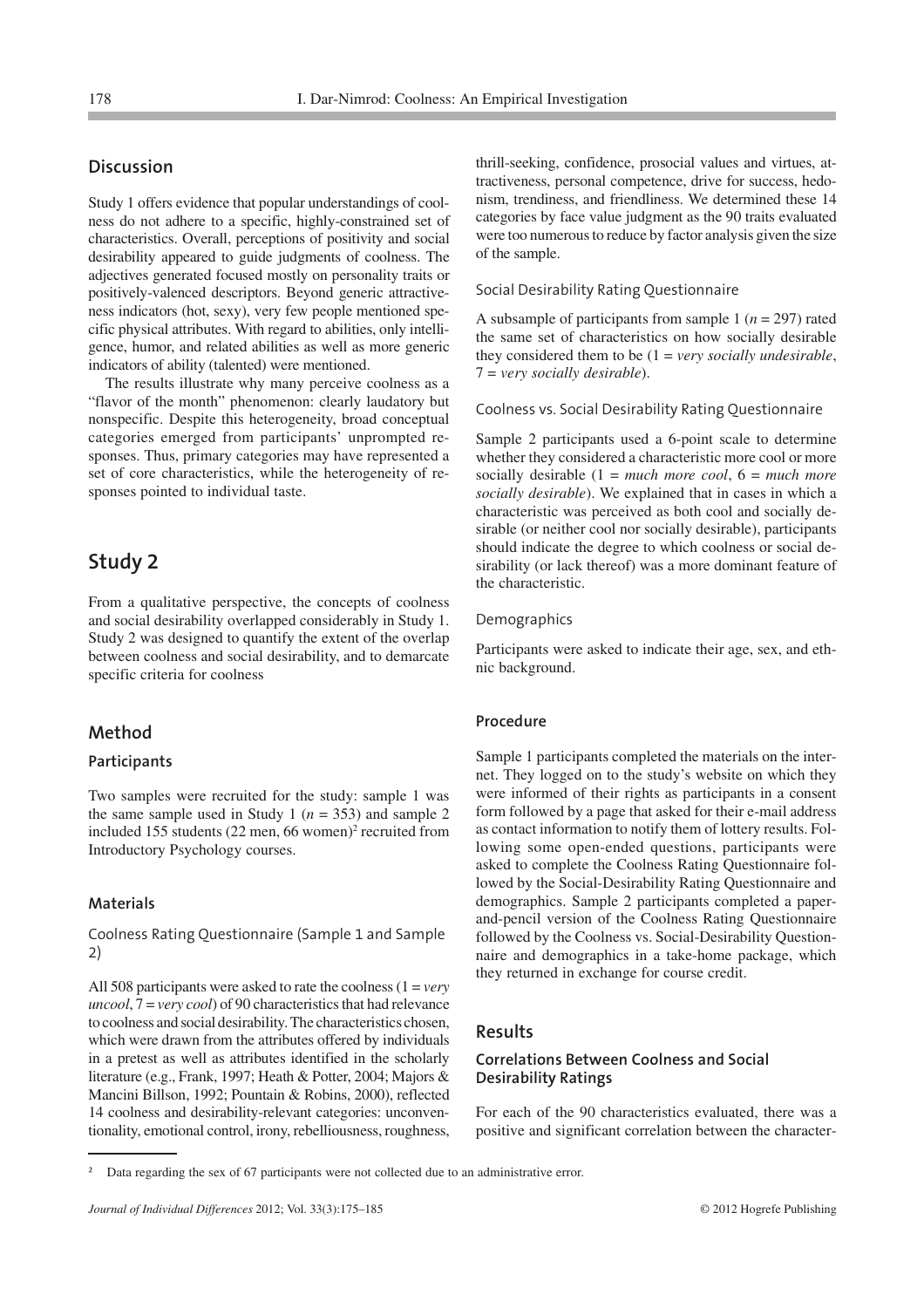| Category                 | $r^{\rm a}$ | Paired-sample<br>$t^{b}(df)^{c}$ | One-sample<br>$t^{b}(df)^{c}$ |
|--------------------------|-------------|----------------------------------|-------------------------------|
|                          |             | (Sample 1)                       | (Sample 2)                    |
| More cool than desirable |             |                                  |                               |
| Emotional control        | .41         | $13.34***$ (188)                 | $7.90***$ (142)               |
| Hedonism                 | .32         | $2.66**$ (282)                   | $5.86***(151)$                |
| Irony                    | .46         | $9.35***$ (289)                  | $13.49***$ (153)              |
| <b>Rebelliousness</b>    | .31         | $9.43***$ (194)                  | $15.36***(143)$               |
| Roughness                | .37         | $7.90***$ (284)                  | $17.88***(151)$               |
| Thrill-seeking           | .24         | $11.25***(284)$                  | $13.01***(152)$               |
| Unconventionality        | .24         | $13.46***(289)$                  | $10.92***(153)$               |
| More desirable than cool |             |                                  |                               |
| Personal competence      | .36         | $-1.86\#(283)$                   | $-11.89***(151)$              |
| <b>Attractiveness</b>    | .29         | $-6.70***$ (284)                 | $-1.92\#(150)$                |
| Prosocial values         | .36         | $-6.33***(252)$                  | $-15.04***$ (149)             |
| Confidence               | .38         | $-2.58**$ (277)                  | $-1.99*(149)$                 |
| Drive for success        | .39         | $-8.04***$ (290)                 | $-8.50***$ (150)              |
| <b>Friendliness</b>      | .36         | $-6.72***(276)$                  | $-7.25***(151)$               |
| Mixed                    |             |                                  |                               |
| <b>Trendiness</b>        | .39         | $-6.07***(275)$                  | $2.03*(149)$                  |

*Table 2.* Correlations and mean differences between the categories' rating on coolness and social desirability (Study 2)

Notes. <sup>a</sup>An average of correlations between coolness ratings and social desirability ratings for each of the characteristics that are represented by the category in sample 1 (e.g., the Roughness value represents the average of the coolness and social desirability correlations of the 5 underlying characteristics). Positive scores represent coolness dominance. Some participants did not provide ratings for particular items, resulting in missing data.  $\#p < 0.1$ ,  $^*p < 0.05$ ,  $^{**}p < 0.01$ ,  $^{***}p < 0.001$ .

istic's rating of coolness and of social desirability. The associations ranged in magnitude from weak (e.g., *r* = .14, *p*  $\leq$  .05 for thrill seeker) to strong (e.g.,  $r = .58$ ,  $p \leq .001$  for charismatic). The average correlation was  $r = .35$ . The magnitudes of the correlations (see Table 2) suggest a consistent relation between judgments of coolness and social desirability across a broad range of evaluations, but the constructs of coolness and social desirability are not interchangeable.

#### **Coolness Characteristics Versus Social Desirability Characteristics**

For those in sample 1 completing both the coolness and the social-desirability rating questionnaires, we conducted paired-samples *t-*tests contrasting coolness and social desirability ratings for each category (see Table 2). The categories that were rated as significantly more cool than socially desirable were unconventionality, emotional control, irony, rebelliousness, roughness, thrill seeking, and hedonism. Confidence, prosocial values, attractiveness, personal competence, drive for success, trendiness, and friendliness were rated as significantly more socially desirable than cool. Controlling for sex or ethnicity did not change the pattern of results, suggesting that perceptions of how to differentiate coolness from social desirability are widely shared.

For those in sample 2 completing the Coolness vs. Social Desirability Questionnaire, we conducted one-sample *t*tests on the categories with the midpoint of the scale – 3.5 – as the test value (see Table 2). Ratings significantly above this test value were considered more cool; ratings significantly below this test value were considered more socially desirable. Thirteen of the categories were classified in general accord with the classification in sample 1 (i.e., in both samples, the same traits were considered more socially desirable than cool, or more cool than socially desirable). However, participants in sample 1 rated trendiness as more socially desirable whereas participants in sample 2 rated it as cooler.

#### **Factor Analysis**

In order to conduct an exploratory factor analysis, we combined the Coolness Rating Questionnaire data from both samples. Since parceling individual items into composites improves the stability of factor analysis results (e.g., Burdsal & Vaughn, 1974), we collapsed the individual adjectives into their respective categories. To produce unidimensional constructs with adequate internal consistency, we eliminated several items from certain categories. All 14 unidimensional categories were then entered into an exploratory factor analysis using principal axis factoring (PAF) and direct-oblimin rotation. The results identified only two factors with eigenvalues greater than one. A visual inspection of the scree plot also suggested a 2-factor solution. The factors combined to account for approximately 80% of the variance in coolness ratings. The two factors were largely orthogonal,  $r = -.09$ , *ns*, suggesting that the one conception of coolness is not empirically incompatible with the other. The first factor (eigenvalue prior to rotation  $= 8.91$ ) explained 63.6% of the variance, whereas the second factor (eigenvalue  $= 2.27$ ) explained 16.2% of the variance. Table 3 lists the pattern matrix of categories' loading on each factor. The items that loaded substantially (loadings greater than .3) on factor 1 were unconventionality, emotional expressiveness (as opposed to emotional control), thrill seeking, confidence, prosocial values, attractiveness, personal competence, drive for success, hedonism, trendiness, and friendliness. The items that loaded highly on factor 2 were emotional control, irony, rebelliousness, antisociality (as opposed to prosocial values), and roughness. We considered the underlying latent variable for factor 1 to be a current indicator for active, overtly expressive, status-conscious, desirability-oriented coolness and the underlying latent variable for factor 2 to be a more contrarian coolness, indifferent toward popular notions of what affords socially desirable status.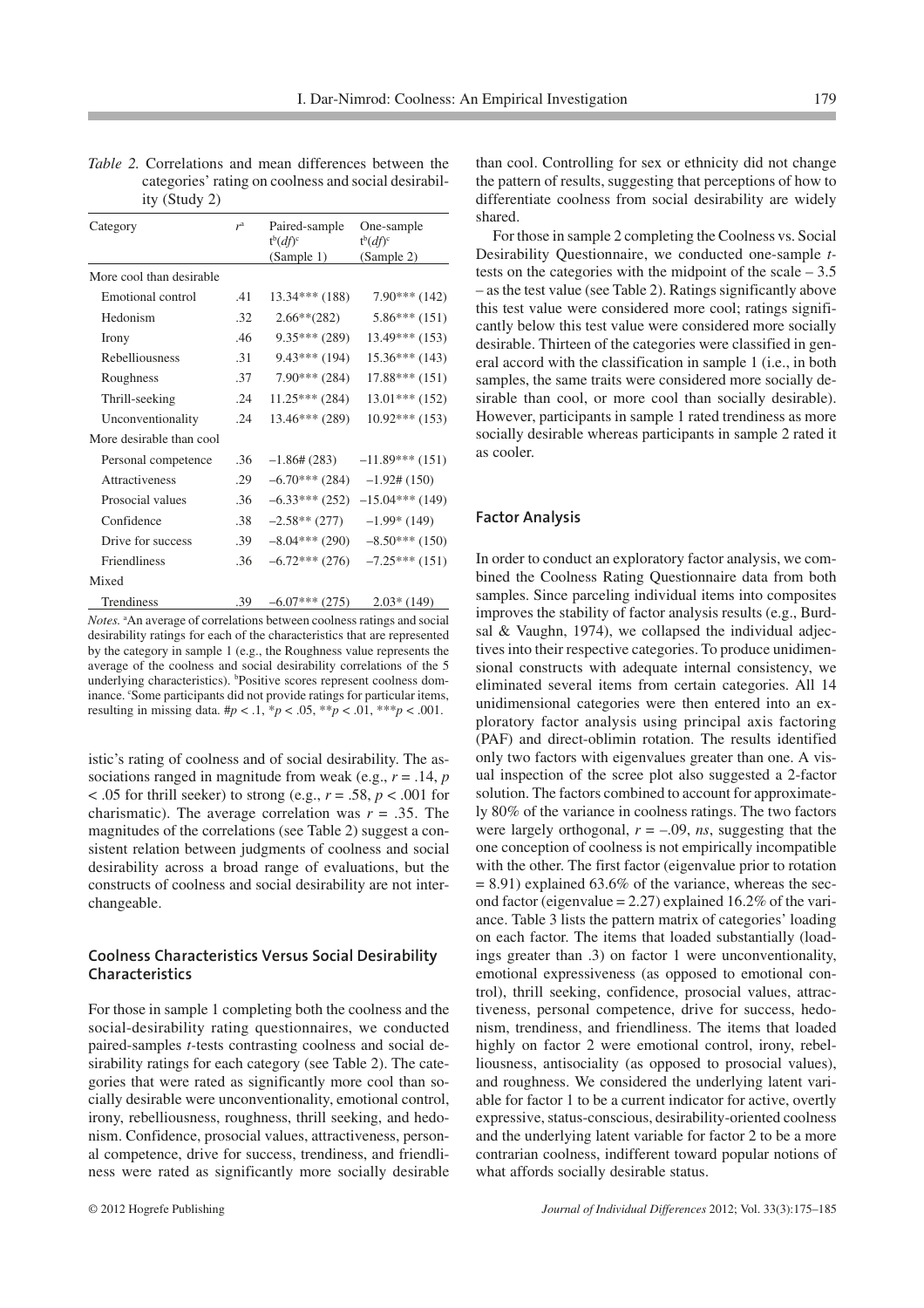| Category (no. of characteristics) | Factor loadings                |               |          |          |  |
|-----------------------------------|--------------------------------|---------------|----------|----------|--|
|                                   | Characteristics <sup>a</sup>   | $\alpha(r^b)$ | Factor 1 | Factor 2 |  |
| Rebelliousness (4)                | rebellious, disciplined $(R)$  | .52(.22)      | .06      | .78      |  |
| Irony $(2)$                       | ironic, sarcastic              | .58(.41)      | .19      | .40      |  |
| Roughness (5)                     | aggressive, tough              | .62(.27)      | $-.29$   | .69      |  |
| Emotional control (5)             | aloof, $warm(R)$               | .72(.33)      | $-.67$   | .52      |  |
| Thrill-seeking (4)                | adventurous, cautious(R)       | .83(.52)      | .91      | .28      |  |
| Unconventionality (4)             | mysterious, conventional $(R)$ | .78(.55)      | .87      | .21      |  |
| Hedonism (3)                      | fun, party animal              | .83(.63)      | .92      | .09      |  |
| Prosocial values (10)             | caring, selfish $(R)$          | .95(.63)      | .76      | $-.46$   |  |
| Drive for success (3)             | ambitious, industrious         | .81(.59)      | .86      | $-.19$   |  |
| Friendliness (8)                  | friendly, disliked $(R)$       | .96(.73)      | .95      | $-.17$   |  |
| Personal competence (7)           | charismatic, incompetent $(R)$ | .95(0.73)     | .95      | $-.10$   |  |
| Attractiveness (4)                | attractive, $ugly(R)$          | .92(.74)      | .90      | .12      |  |
| Confidence (4)                    | self-assured, timid(R)         | .83(.55)      | .92      | .04      |  |
| Trendiness (6)                    | current, $old(R)$              | .92(.63)      | .91      | .09      |  |

*Table 3.* Factor structure underlying coolness (Study 2, *N* = 508)

Notes. <sup>a</sup>Examples of characteristics composing the unidimensional category. <sup>b</sup>Cronbach's α for scale and averaged interitem correlations among the items for the category (in brackets). (R) – Reversed scored. Factor loadings greater than .3 are in **bold**.

# **Discussion**

The results of Study 2 indicate an extensive conceptual overlap between coolness and social desirability – and yet suggest how a clear and broadly agreed-upon distinction can be drawn between these two facets of coolness. All the correlations between characteristics' ratings for coolness and their ratings for social desirability were positive and significant. The categories of aggregated characteristics revealed the same pattern. However, the range of the correlations suggests that these constructs are not interchangeable.

In addition, participants drew a clear and broadly agreed-upon distinction between what is primarily cool and what is primarily socially desirable. There was extensive between-sample and between-instrument agreement on the degree to which participants conceived each of the 14 categories more as coolness or as social desirability. Such agreement was stable across sex and cultural background.

A factor analysis offered insight into the paradoxical nature of coolness. On the one hand, the vast majority of the variance in the categories' rating on coolness was explained by one factor. This factor was constructed out of 12 elements, eight of which consistently rated as more socially desirable than cool, and only three consistently rated as more cool than socially desirable. These latter three elements – thrill-seeking, unconventionality, and hedonism – may represent more specific desirability valuations of a youthful cohort, and may even be a product of the influence of coolness on perceptions of social desirability. Thus, it is plausible that being "unconventional," "risk-taking," and "hedonistic" have all garnered more social approval in the context of North American entrepreneurial and consumer culture than other more-cool-than-desirable elements like

irony, roughness, rebelliousness, and detachment. In addition to more socially-desirable-than-cool elements, then, factor 1 appears to capture a generally active and expressive orientation, one that embraces all things outward-looking and stimulating. This first factor may be understood as a representation of the contemporary overlap between coolness and social desirability as objects of striving for peer approval. We termed this factor *Cachet coolness*.

The second factor, which explained a more modest amount of the variance, was comprised of five elements each rated as more cool than socially desirable. The elements of factor 2 either did not load on factor 1 (e.g., irony) or loaded in the opposite direction (e.g., emotional control). Rebelliousness had the highest loading, and is arguably its most central theoretical element. This second factor better embodies the core construct identified as cool in the scholarly literature (Frank, 1997; Heath & Potter, 2004; Pountain & Robins, 2000). This factor presents coolness as more opaque, less active, and less engaged: coolness as detachment and camouflage. We termed this factor *Contrarian coolness*.

Factor analyses present salient dividing lines for disagreement, and there appear to be only two major dividing lines with regard to coolness in our sample: the division over whether or not socially desirable attributes are cool and the division over whether or not contrarian attributes are cool. Perceiving coolness as prodesirability or antidesirability is the dominant dividing line in coolness perceptions.

It is also important to note that the factors were uncorrelated. Many multifaceted personality constructs involve correlated factors because they are developed based on internal-consistency driven statistical techniques. Other theoretically-developed constructs may be composed of rela-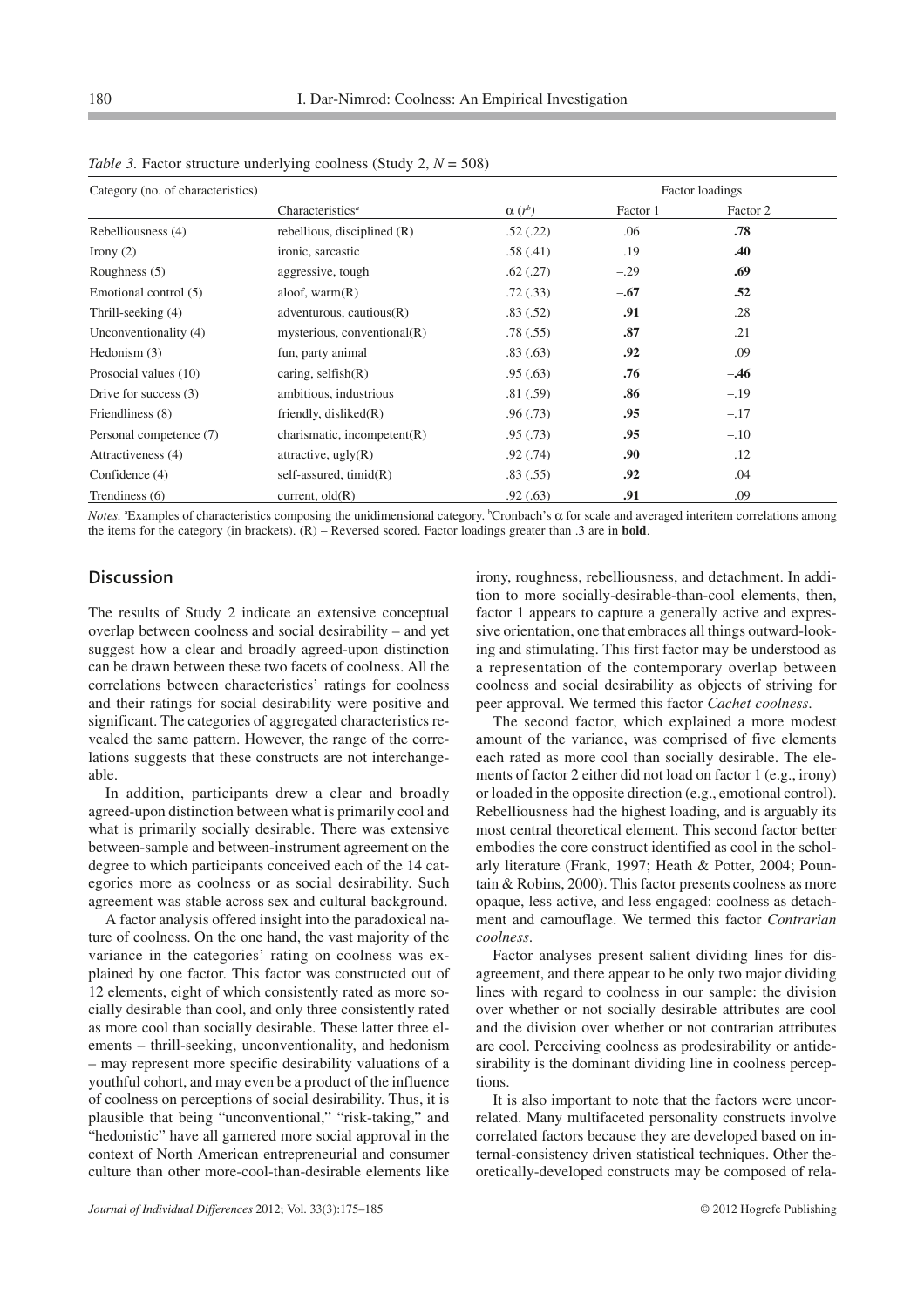tively distinct independent components (Streiner, 2003). Such compound traits are composed of statistically uncorrelated constructs that span separate and complementary content domains of the construct (Ones, Viswesvaran, & Dilchert, 2005). The orthogonality of the two coolness factors suggests, oddly, that those who perceive coolness as being more about desirable (cachet) traits do not necessarily perceive it as being less about contrarianism as captured by the second factor.

This pattern may imply that Contrarian coolness is a kind of coolness that potentially transcends conventional norms of valuation: i.e., something "beyond desirable and undesirable." The pattern may also indicate a mild halo effect of the word "cool." Thus the historical association of contrarian traits with coolness, combined with the increasingly shared positive valence for the word "cool," may have resulted in these contrarian traits being judged more desirable than they might have been when cool was used as a term of approval primarily among the countercultural.

Finding two clear factors that are potentially uncorrelated also suggests that coolness valuation falls into four major quadrants $3$  – those who deem both Cachet and Contrarian coolness as cool (Quadrant 1), those who deem Cachet but not Contrarian coolness as cool (Quadrant 2), those who deem Contrarian but not Cachet coolness as cool (Quadrant 3), and those who deem neither as cool (Quadrant 4). In our sample, 31% of participants were in Quadrant 1 (with factor scores > 0 on both Cachet and Contrarian coolness), 36% were in Quadrant 2, 20% in Quadrant 3, and 13% in Quadrant 4.

# **Study 3**

In the first two studies participants were asked to evaluate what was cool is in a rather explicit way, a task that many participants had likely never previously undertaken. In contrast, it should be more common for people to judge others intuitively as cool or not, without explicitly knowing why. Study 3 examined whether the criteria driving these intuitive judgments reflect coolness as active, outwardlooking, expressive, and status-bolstering (Cachet coolness) or coolness as withdrawn, rebellious, antisocial, and opaque (Contrarian coolness).

## **Method**

#### **Participants**

A group of 410 participants took part in Study 3. Their names and contact information were given by their peers who took part in different studies in response to the following request:

On the following page we ask you to provide the name, relationship to you, and contact information of people that you think can fairly (or somewhat fairly) evaluate you. We will send them a request to provide us with a short evaluation of your personality. Once we receive the information we will no longer associate any of your answers with your identifying information. Any of the materials you have provided us will not be shared with these people and your information will be completely confidential.

An experimenter contacted these candidates by e-mail requesting their evaluations of the person who provided us with their name. Those who agreed to participate sent their responses by e-mail for the chance to win \$100. The response rate was 53%.

## **Procedure**

Participants provided us with ratings of a friend on 15 attributes. Each participant rated his or her friend on coolness and on each of the 14 categories identified in Study 2 (e.g., "friendly" to represent friendliness, "ambitious" to represent drive for success). Two ratings for each descriptor were provided on 11-point scales  $(1 = not at all, 6 = average, 11 =$ *extremely*) as a response to questions assessing their personal evaluations of their friends (e.g., How adventurous do you consider \*name of the friend\* to be?) and participants' perceptions of how others perceive their friends (e.g., How rebellious do you think people in general consider \*name of the friend<sup>\*</sup> to be?). Table 4 presents the descriptors participants used to evaluate their friends and the categories that each of these descriptors was meant to represent.

*Table 4.* Categories, adjectives, and factor structure of friends' coolness ratings (Study 3,  $N = 410$ )

| Category            | Adjective    | Factor loadings |          |
|---------------------|--------------|-----------------|----------|
|                     |              | Factor 1        | Factor 2 |
| Rebelliousness      | Rebellious   | $-.08$          | .71      |
| Irony               | Ironic       | .00             | .39      |
| Roughness           | Tough        | .04             | .58      |
| Emotional control   | Detached     | $-.39$          | .18      |
| Thrill-seeking      | Adventurous  | .24             | .62      |
| Unconventionality   | Conventional | .19             | $-.01$   |
| Hedonism            | Party animal | .13             | .55      |
| Prosocial values    | Caring       | .71             | .15      |
| Drive for success   | Ambitious    | .43             | .27      |
| <b>Friendliness</b> | Friendly     | .70             | $-.17$   |
| Personal competence | Charismatic  | .57             | .28      |
| Attractiveness      | Attractive   | .62             | .16      |
| Confidence          | Confident    | .38             | .39      |
| Trendiness          | Trendy       | .49             | .18      |

*Note.* Factor loadings greater than .3 are in **bold**.

We wish to thank an anonymous reviewer as well as one of our research assistants, Christina Maharaj, for this observation.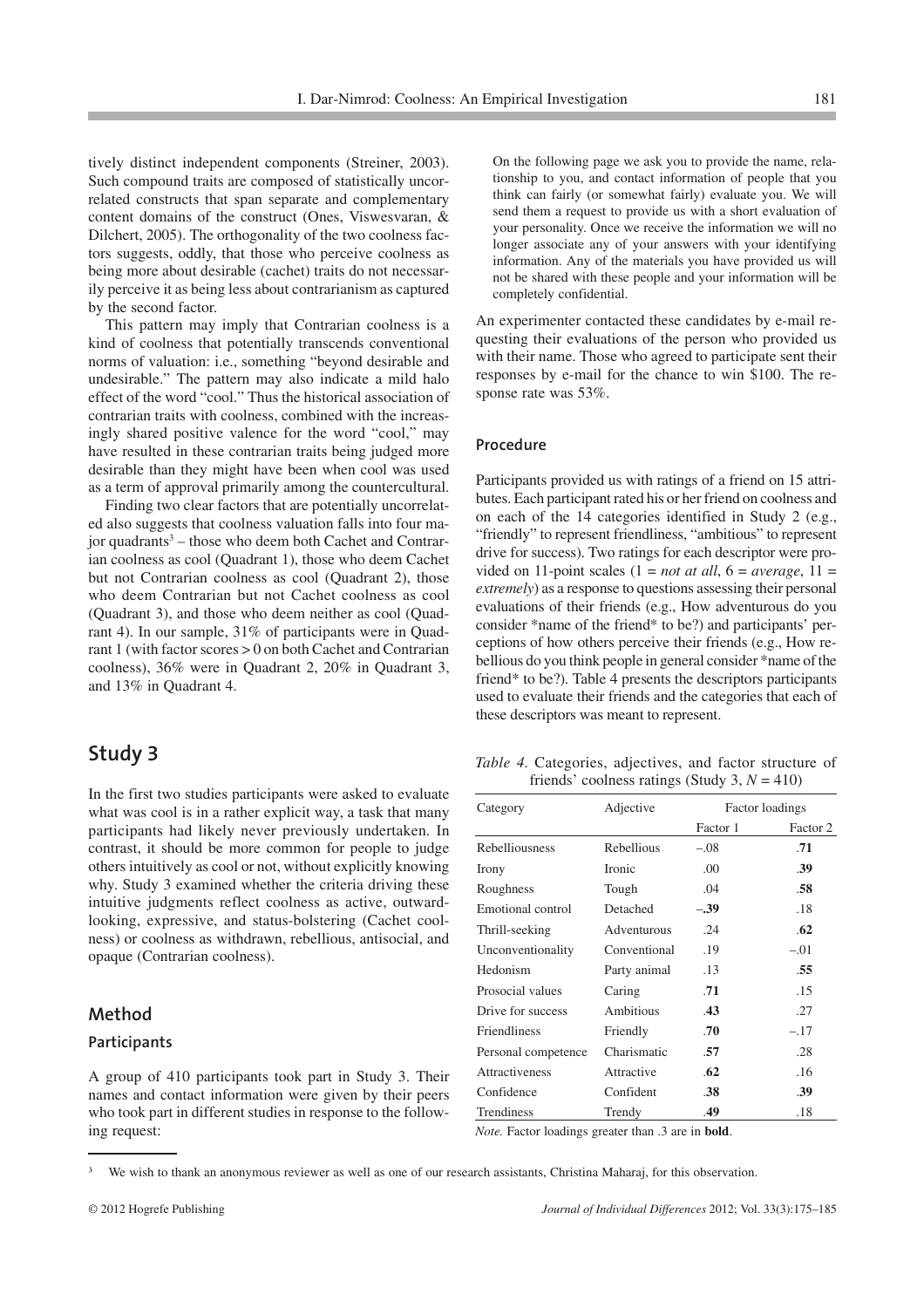# **Results**

The correlations between the items that represented personal and the general ratings were very high for each descriptor (*r*s = .74–93). To increase the reliability of the measure, we averaged the personal and general ratings, creating a composite rating for each descriptor.

#### **Factor Analysis**

The 14 composite descriptors were entered into an exploratory factor analysis using PAF and direct-oblimin rotation with direction to extract two factors. The results of the factor analysis are reported in Table 4. The factors combined to account for approximately 43% of the variance. The two factors were moderately correlated,  $r = .29$ ,  $p < .001$ . The first factor (eigenvalue  $= 3.99$ ) explained about 29% of the variance, whereas the second factor (eigenvalue  $= 1.95$ ) explained about 14% of the variance<sup>4</sup>. Table 4 lists the descriptors' loadings (pattern matrix) on each factor. The descriptors that loaded substantially on factor 1 were friendly, ambitious, charismatic, confident, attractive, personally competent, and trendy. The descriptors that loaded substantially on factor 2 were ironic, rebellious, tough, party animal, confident, and adventurous. The descriptor "conventional" did not load substantially on either factor, and "detached" loaded negatively on the first factor. Regression-based factor scores were saved for further analysis.

#### **Regression Analysis**

To evaluate the relationships between coolness and the extracted factors, the factors' scores were entered as predictors in a hierarchical regression analysis predicting the composite coolness evaluation. In step one, the first factor predicted 37% of the variance in coolness  $(R^2 = .374, )$  $F(1, 408) = 244.01, p < .001$ . Adding the second factor in the second step significantly added to the variance explained ( $\Delta R^2$  = .045,  $F(1, 407)$  = 31.67,  $p < .001$ ). Both factors had significant effects on coolness evaluations with factor 1 having a stronger relationship ( $\beta = .55$ ,  $p < .001$ ) than factor 2 ( $\beta$  = .22, *p* < .001).

#### **Discussion**

Study 3 adds to Studies 1 and 2 both by measuring the coolness evaluations concretely rather than abstractly and by demonstrating the independent associations of each factor with coolness valuations. Similar to the previous studies, the findings of Study 3 suggest that ratings of coolness are primarily about peer-relevant social desirability. Under factor analysis, the two previously-identified factors largely emerged as they did in Study 2, with friendliness being a hallmark of the first factor (Cachet coolness) and caring, attractiveness, personal competence, and drive for success also loading substantially. The second factor (Contrarian coolness) was (again) dominated by rebelliousness as well as irony and toughness. The factor loadings found in this study were quite similar to those in Study 2. The pattern regarding emotionality was partially retained with the cachet factor showing a positive relation with emotional expressiveness whereas the contrarian factor showed a positive, albeit small, relationship with muted emotions.

The main cross-study discrepancies in factor loadings involve the characteristics thrill-seeking and hedonistic, which loaded on the contrarian factor in this study but not in Study 2. Nonetheless, these particular results are consistent with the *t-*test results in Study 2, in which thrill-seeking and hedonism were both rated as more cool than desirable. Assuming that hedonism and thrill-seeking are desirable among the contemporary young, having these elements on factor 2 rather than factor 1 may contribute to the positive, rather than null, correlation between the factors in this sample (in other words, had these elements loaded on factor 1 instead, the factors might be less positively correlated).

We noted earlier that hedonism, thrill-seeking, and unconventionality – though rated as "more cool than socially desirable" – may have loaded on the first factor in Study 2 because their associations with success as either entrepreneurs or consumers in North American culture have increased their perceived cachet. When considering the coolness of these elements in the abstract, we must admit that this perceived cachet may have superseded intuitions that these elements are more-cool-than-desirable (and so they loaded on the more-desirable-than-cool factor – Cachet coolness, factor 1). Perhaps determining the relevance of hedonism and thrill-seeking to real-life peers may have more effectively activated the distinguishing intuitions that contributed to judgments (in Study 2) that these traits are more cool-than-desirable – thus these elements loaded on the more-cool-than-desirable (contrarian) factor, factor 2. Yet insofar as these elements were still perceived to have some cachet, their loading on factor 2 may have contributed to the positive correlation among the factors in this study.

The factors may also be correlated because any halo effect of the word "cool" may be particularly powerful when rating the coolness of people. That is to the extent judgments of cool are determined at all by contrarian features – once that judgment is made – it may influence judgments about other traits that are perceived as positive (i.e., most of the cachet traits): If you perceive a peer as rebellious, ironic, rough, etc., then you perceive him or her as cool (by the old-time definition); and if you perceive him or her as cool (a positively valenced word), then you (by the halo

In a different analysis that did not restrict the number of factors to extract, three factors were extracted. The third factor (eigenvalue = 1.35) explained less than 10% of the variance and had no interpretive meaning providing support for our methodological restriction.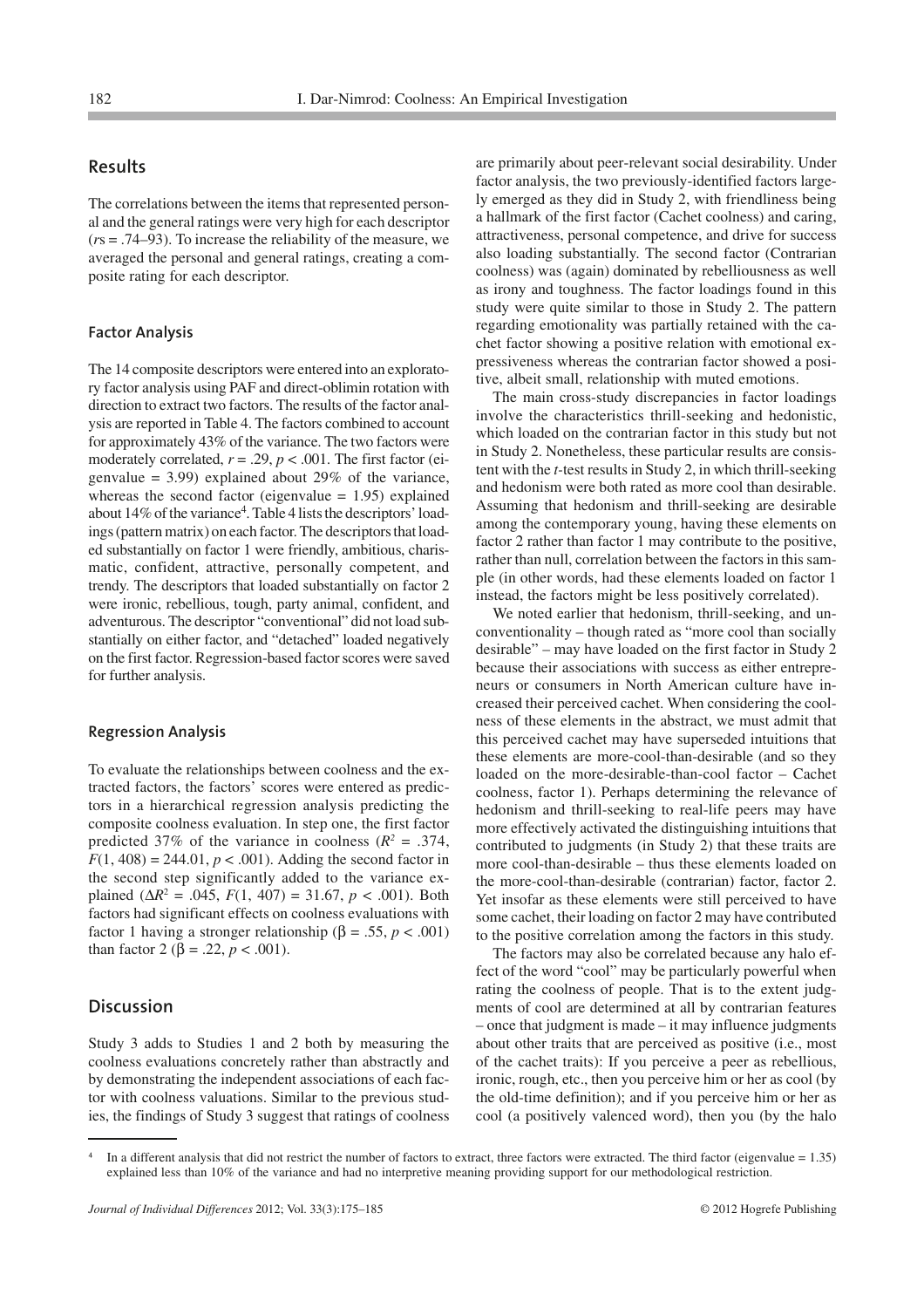effect) perceive him or her as friendly, competent, generous, etc. Thus, the halo effect might win out over the semantic tension between cachet and contrarian traits when judging the coolness of actual people. These explanations are necessarily speculative, however.

# **General Discussion**

All three studies converge to suggest that the popular understanding of coolness in our samples of young adults is driven (primarily) both by perceptions of peer-relevant social desirability and (secondarily) by the darker history of the word cool. The rebellious nature of coolness was clearly borne out as an aspect of the construct that is relatively independent from conventionally desirable characteristics such as attractiveness and friendliness.

In Study 1, participants were more likely to mention traits that were generically desirable rather than traits identified as markers of cool in the scholarly literature, though mentions of either kind of trait were much more common than mentions of traits in direct tension with Cachet coolness (e.g., no one mentioned "ugly," "stupid," or "lazy") or in direct tension with Contrarian coolness (e.g., no one mentioned "obedient," "earnest," or "obsessive").

The results of Study 2 both confirmed and qualified these findings. For every trait examined, its coolness rating correlated with its social desirability rating, but the magnitude of these correlations did not suggest an interchangeability of the constructs, and two methods of contrasting coolness with social desirability showed a largely consistent pattern of evaluations with regard to what was more cool than socially desirable and what was more socially desirable than cool. A factor analysis also indicated that, although the predominant factor for judging coolness was based on socially desirable traits, the darker, more contrarian features were still relevant to perceptions of coolness. Study 3 corroborated these results by finding that perceptions of coolness in other people are driven by both cachet and contrarian factors, with an emphasis on the former.

These findings reflect the predominant popular understanding of cool intrinsic to this particular population of young adults. One may interpret this evidence as corroborating both dictionary definitions of the word (as little more than popular slang for "good"), and yet not fully contradicting previous theoretical accounts for this construct, which have mostly focused on the contrarian features of coolness (e.g., Danesi, 1994; Majors & Mancini Billson, 1992; Pountain & Robins, 2000). Those who call a person "cool" appear to be conveying discernible information – which is perhaps expected since meaningless or infinitely generic words do not become embedded in popular language (Allport, 1937; Goldberg, 1993).

The two underlying factors that our research has identified coexist under a single coolness umbrella. Both factors figure prominently in the history of the word cool, but the rebellious and detached-from-the-mainstream style of coolness has arguably had the longer history with its origin in the early 20th century, predominantly African American, jazz movement. Our finding that contrarian coolness is less evident in today's popular conceptualization of coolness (among our mostly educated, young, Canadian, ethnically white and Asian, predominantly female samples) does not necessarily mean that its history of social influence is coming to an end. To the extent our samples represent a widespread zeitgeist, our results likely mean that popularizing the word cool – for decades a term of exclusively or primarily countercultural approval – has gradually changed the perception of coolness.

Insofar as the descriptor "cool" has gradually come to be used over time in the mainstream in a more positive sense, traits that are generically positive may have become more likely to be described as cool – and in some cases (as in our studies) the word "cool" may even be more readily associated with generically positive traits than with traits signifying rebellion, irony, roughness, etc. To the extent our results are population-specific, it is plausible that Contrarian traits might be considered in other populations more emblematic of coolness than Cachet traits (and in these other samples, Contrarian traits may also explain more of the variance than Cachet traits). Indeed, examining cultural and generational variation in preferences for the Contrarian vs. Cachet conception of coolness is a fertile subject of investigation for future studies.

Our distinction between Cachet and Contrarian coolness may shed light on a multitude of other social and psychological issues as well. It has been hypothesized that coolness posturing serves a self-defensive function (Connor, 1995; Majors & Mancini Billson, 1992). It is a plausible hypothesis that Contrarian coolness elements may shield a self-perceived outsider's sense of self-worth by creating cognitive (rebelliousness), emotional (detachment), and behavioral (roughness) defenses against the judgments of mainstream culture. To the extent that these defenses become normative in some subcultures, one would expect that its members would score higher on measures of Contrarian coolness. Moreover, these norms could influence a host of actual behaviors (Ajzen, 1991). Adopting certain attitudes or theories about the world has been shown to be an effective buffer for those who might otherwise be adversely affected by viewing themselves as a minority or a member of a lower-status group (e.g., Dar-Nimrod & Heine, 2006, 2011).

Our finding that Cachet and Contrarian coolness are perceived as potentially orthogonal or even moderately positively correlated is consistent with Frank's (1997) suggestion that coolness as a counterculture force may no longer reflect an actually rebellious value system, but rather a kind of rebellious-looking conformity to current social forces, particularly consumerism. In addition to consumerism, the cool pose may confer other disadvantages: susceptibility to peer pressure (Cachet), smoking (Contrarian), drug use (Contrarian), and sex before sexual understanding (Cachet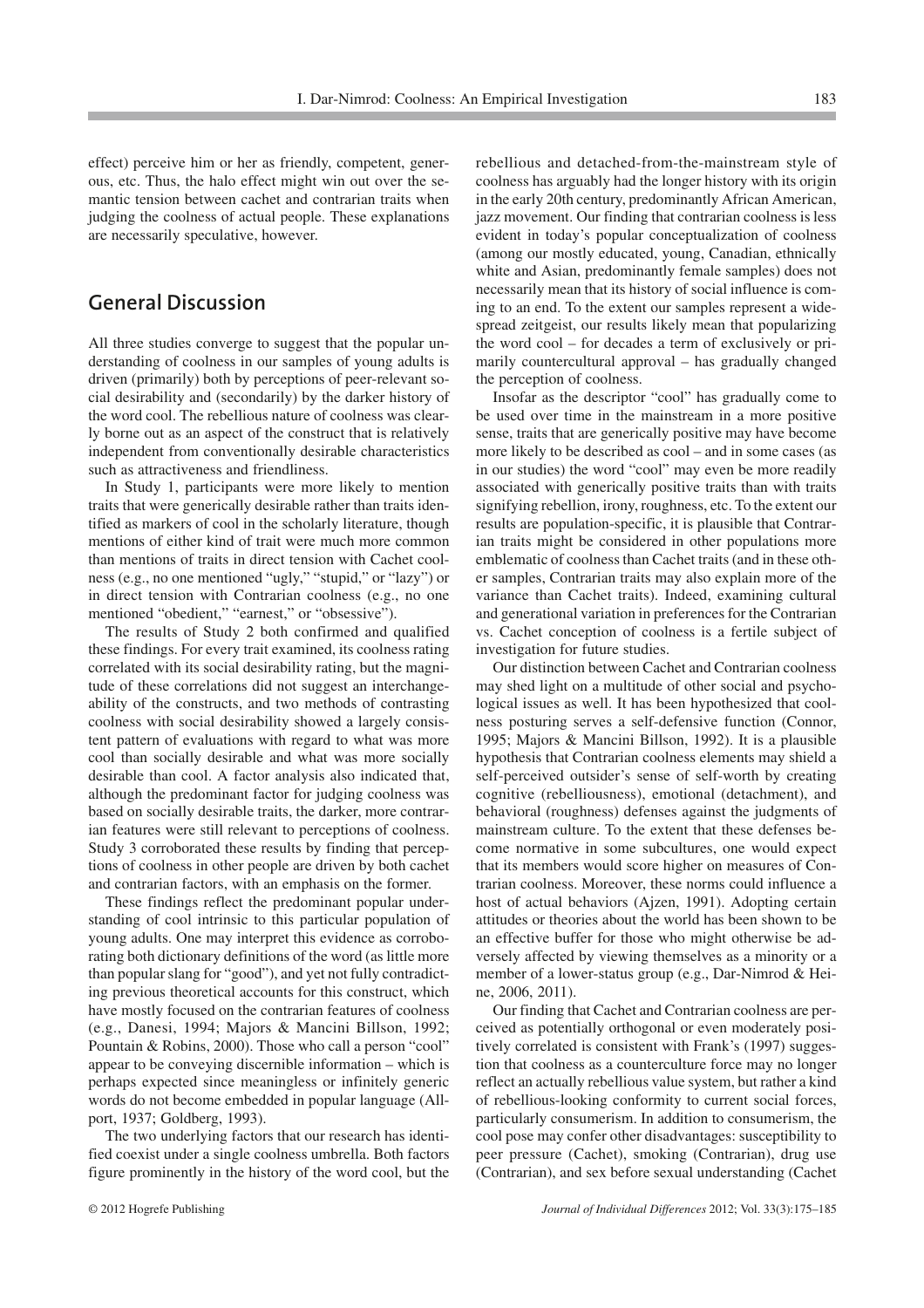and Contrarian). However, the cool pose may also confer advantages such as prosociality (Cachet) and self-concept protection (Contrarian). In addition, much of the promise and danger of coolness lies in its association with activities, artifacts, and symbols (e.g., extreme sports, body modification). These are fertile areas for future research.

To our knowledge, the present research is the first attempt to quantitatively investigate the concept of coolness, and as such several limitations deserve comment. First, we did not collect behavioral data. Investigation of how perceptions of coolness affect behavior is an important next step. Second, the relationships we uncovered between specific attributes and the coolness construct have the usual ambiguities of correlations<sup>5</sup>. These attributes may represent the defining elements of coolness (in our sample), but they may also represent antecedents of the construct or even the consequence of being a cool person. We suggest that, similar to other constructs that do not reflect a cohesive set of attributes (Streiner, 2003), coolness can be reached in multiple ways, and as such it may not have necessary or sufficient defining elements, i.e., those who are very attractive may need less of the other elements (e.g., drive for success, friendliness) to be considered cool by the cachet criteria; rebellious persons may need less irony to be considered cool by the contrarian criteria. Nevertheless, this is a speculative suggestion and more investigation is needed.

Third, though our diverse methods of measurement yielded similar results, most of the data are restricted to a particular age cohort and geographical location. The extent to which our findings generalize to different populations, especially marginalized cultures and subcultures, remains to be explored. Though different measurement outcomes may be obtained in different samples, the quantitative tools employed here might still work as effective measures in a diverse set of populations, and could in fact be used to examine cultural, gender, and generational differences.

Additional systematic investigation of coolness as a psychological construct may also provide practical insight into the nature of diverse attitudes and behaviors that have been investigated extensively but rarely with coolness in mind: the nature of sex differences (e.g., does any sex difference found for Contrarian coolness reflect presentational or substantive variation?), group dynamics (e.g., can we prime Cachet coolness to facilitate positive group dynamics?), individualism vs. collectivism (e.g., does coolness have a role in increasing individualist orientation?), love and sex (e.g., do the coolness facets increase attraction controlling for known relevant variables such as similarity, familiarity, and physical appeal?), school performance (e.g., does Contrarian coolness hinder academic efforts?), health behaviors and utilization of medical services (e.g., do presentational issues that are spun from the contrarian facet's relationship with invulnerability affect early detection of physical ailments? Or the likelihood of engaging in risky, health-damaging behaviors?), and prejudice (e.g., can priming the coolness facets be used to mitigate prejudice?) – to name but a few. A coolness-minded perspective may also offer insights into important matters that have received less attention, such as individual and group-based esthetic differences, cultural production, and innovation.

Similar to research on personality-relevant individual differences in music preferences (Rentfrow & Gosling, 2003), we argue that the study of individual differences can be enriched by a focus on novel constructs that play a central role in people's lives. In this spirit our research findings provide a contemporary understanding of the cool personality in a manner that identifies new directions for basic and applied research endeavors.

#### **Acknowledgment**

This research was supported by the grants from the Social Sciences and Humanities Research Council of Canada and T32MH18911, K08AG031328 from the National Institute of Aging.

# **References**

- Ajzen, I. (1991). The theory of planned behavior. *Organizational Behavior and Human Decision Processes, 50,* 179–211. doi 10.1016/0749-5978(91)90020-T
- Allport, G. (1937). *Personality: A psychological perspective*. New York: Holt, Rinehart, & Winston.
- Aloise-Young, P. A., & Hennigan, K. M. (1996). Self-image, the smoker stereotype and cigarette smoking: Developmental patterns from fifth through eighth grade. *Journal of Adolescence, 19*, 163–177. doi 10.1006/jado.1996.0016
- Beckerleg, S. (2004). How "cool" is heroin injection at the Kenya coast. *Drugs: Education, Prevention and Policy, 11*, 67–77. doi 10.1080/0968763031000140192
- Belk, R. W., Tian, K., & Paavola, H. (2010). Consuming cool: Behind the unemotional mask. In R. W. Belk (Ed.), *Research in consumers behavior*, (Vol. 12, pp. 183–208). Bingley, UK: Emerald.
- Burdsal, C. A., & Vaughn, D. S. (1974). A contrast of the personality structure of college students found in the questionnaire medium by items as compared to parcels. *Journal of Genetic Psychology, 125*, 219–224.
- Caspi, A., Roberts, B. W., & Shiner, R. L. (2005). Personality development: Stability and change. *Annual Review of Psychology, 56*, 453–484. doi 10.1146/annurev.psych.55.090902. 141913
- Connor, M. K. (1995). *What is cool?: Understanding Black manhood in America*. New York: Crown Publishers.
- Cronbach, L. J., & Meehl, P. E. (1955). Construct validity in psychological tests. *Psychological Bulletin, 52*, 281–302. doi 10.1037/h0040957
- Czopp, A. M., Lasane, T. P., Sweigard, P. N., Bradshaw, S. D., &

<sup>-</sup>We wish to thank an anonymous reviewer for this observation.